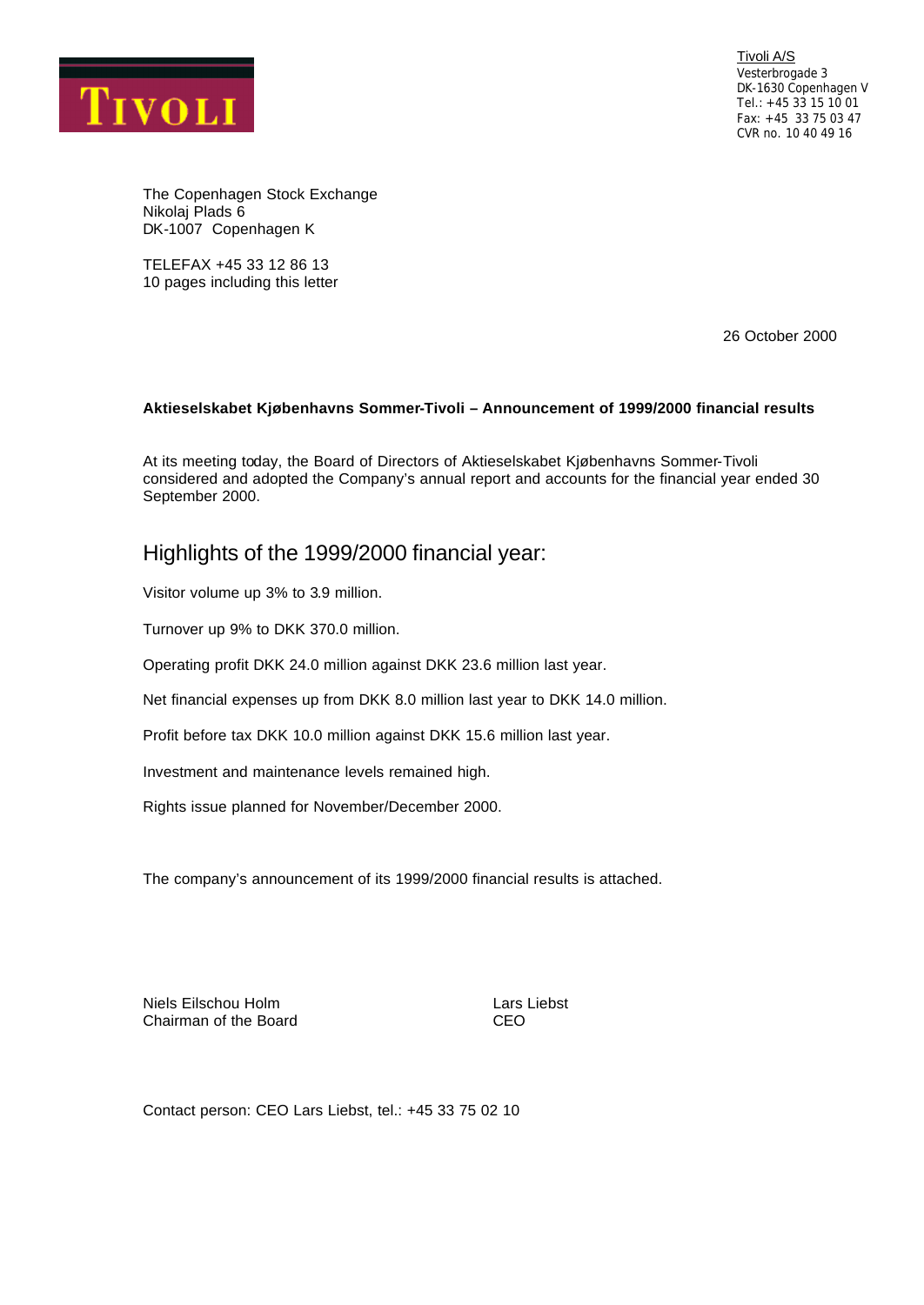# **1. Five years' financial highlights and key ratios**

| <b>Financial highlights</b>             | 1995/96 | 1996/97 | 1997/98 | 1998/99 | 1999/00 |
|-----------------------------------------|---------|---------|---------|---------|---------|
| <b>Tivoli Group</b>                     |         |         |         |         |         |
| <b>DKKm</b>                             |         |         |         |         |         |
| Turnover including leaseholders         | 490.4   | 544.0   | 578.2   | 666.5   | 712.9   |
| Turnover                                | 217.6   | 251.2   | 286.4   | 338.6   | 370.0   |
| Expenses                                | 223.1   | 251.6   | 274.6   | 315.0   | 346.0   |
| Operating profit                        | $-5.5$  | $-0.4$  | 11.8    | 23.6    | 24.0    |
| Net financial items                     | $-7.7$  | $-6.7$  | $-10.7$ | -8.0    | $-14.0$ |
| Profit before tax and                   |         |         |         |         |         |
| extraordinary items                     | $-13.2$ | $-7.1$  | 1.1     | 15.6    | 10.0    |
| Profit on ordinary activities after tax | $-10.0$ | $-6.4$  | 1.1     | 15.6    | 10.0    |
| Extraordinary items after tax           | $-40.8$ |         |         |         |         |
| Profit for the year                     | $-50.8$ | -6.4    | 1.1     | 15.6    | 10.0    |
| Total assets                            | 453.5   | 470.9   | 508.8   | 535.1   | 559.3   |
| Shareholders' equity                    | 267.6   | 261.2   | 262.3   | 277.9   | 287.9   |
| <b>Investments</b>                      | 11.2    | 26.5    | 90.0    | 79.9    | 62.4    |
| Depreciation                            | 31.7    | 31.0    | 34.8    | 40.2    | 44.4    |
| Number of employees                     | 382     | 432     | 426     | 504     | 523     |

| <b>Key ratios</b><br>Tivoli Group            | 1995/96 | 1996/97 | 1997/98 | 1998/99 | 1999/00 |
|----------------------------------------------|---------|---------|---------|---------|---------|
| Return on equity                             |         |         |         |         |         |
| in per cent per annum                        | $-3.4$  | $-2.4$  | 0.4     | 5.8     | 3.5     |
| Ratio of equity to total assets              | 59      | 56      | 52      | 52      | 52      |
| <b>Tivoli (parent company)</b>               |         |         |         |         |         |
| Earnings per share, DKK per share of DKK 100 | -22     | -14     | 2       | 34      | 22      |
| Share price as at 30 September               | 1.980   | 1.750   | 1.400   | 1.493   | 1,520   |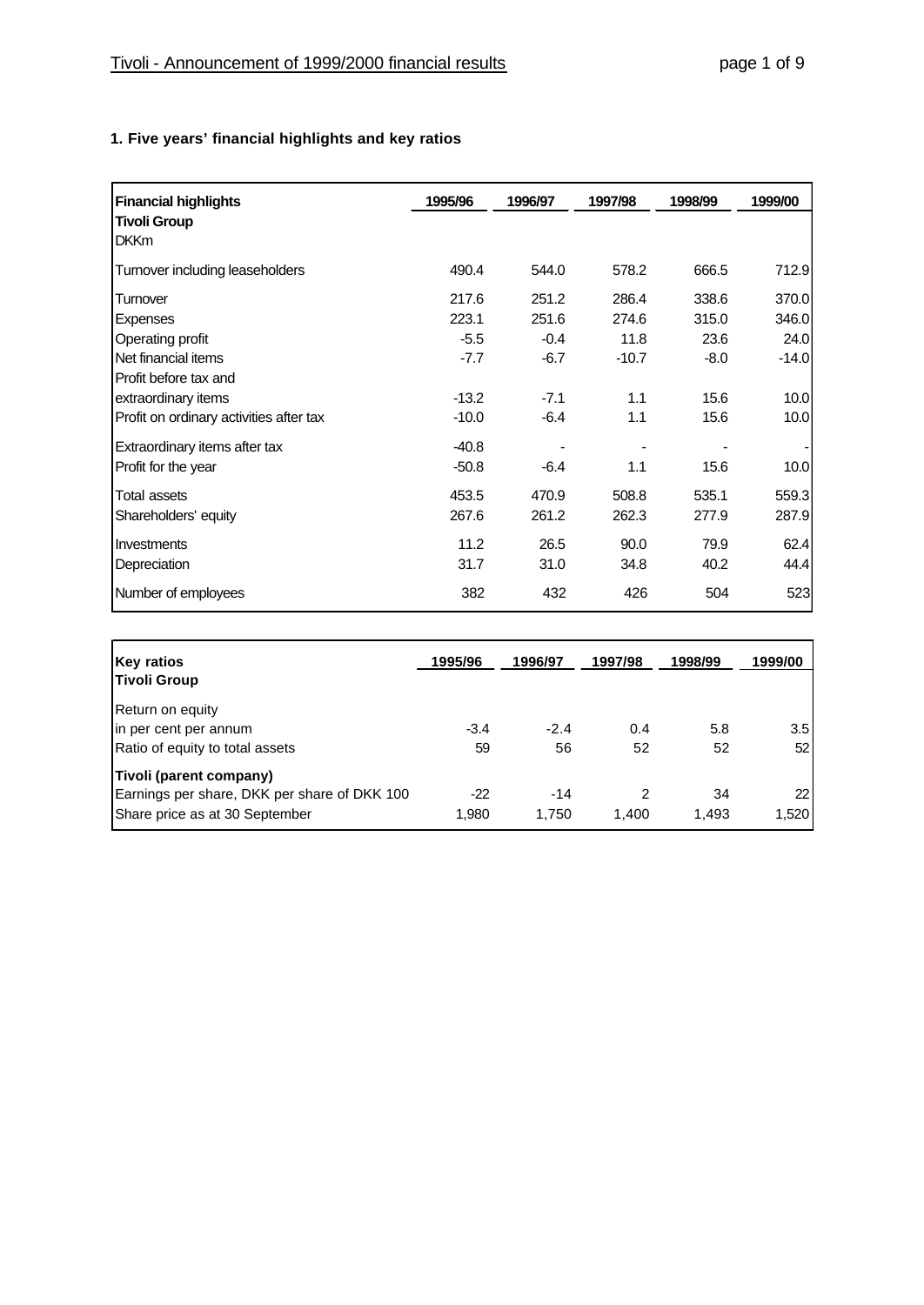## **2. Financial review**

#### Accounting policies

The accounting policies are unchanged compared with the financial statements for 1998/1999.

#### Summary of the year

This was summer season number 158 for Tivoli. The season was 164 days, seven days more than last year. The volume of summer season visitors increased about 3% to 3.229 million on account of the longer season and, to some extent, the opening of the Øresund Bridge to Sweden. A total of 630,000 persons visited Tivoli's 1999 Christmas Market, 5% more than in 1998. The total number of visitors in the financial year was thus 3.9 million against 3.7 million last year – Tivoli maintained its position as the third most visited amusement park in Europe.

Turnover rose by DKK 31.4 million over last year, equivalent to about 9%. There were a number of reasons for the increase: Tivoli took over a number of fast food businesses from tenants, the Tivoli Club increased its membership, Tivoli's price structure was changed, and Tivoli generated increased income from sponsors and other third parties that used the Tivoli trade mark. Turnover did not increase as much as had been expected because the weather in June, July, August and September was both colder and less sunny than the year before; factors that have a negative influence on the time visitors spend at Tivoli and thus their consumption.

Expenses were up DKK 31.0 million, equivalent to some 10%. The increase was attributable to higher operating expenses, salaries and wages because of factors such as the company's takeover of a number of fast food businesses and the extended season. Furthermore, the general standard of cleaning in the Tivoli Gardens was improved on various counts. The maintenance work on buildings, amusement rides and garden elements was also improved. Seen in isolation, the increased focus on maintenance had a negative influence on Tivoli's financial results. Given the fact that a substantial part of the expenses for the summer season are incurred prior to opening day, the company has been unable to adapt these costs to the actual level of turnover.

Both turnover and expenses were affected by the lack of own production features in the Concert Hall or the Glass House Theatre in the 1999/2000 season, such as the staging of "The Phantom of the Opera" and the Tivoli Revue in the 1998/99 season.

Operating profit (profit before interest, etc.) amounted to DKK 24.0 million against DKK 23.6 million in 1998/99. Net interest expenses rose, as expected, to DKK 14.0 million from DKK 8 million last year. Accordingly, the pre-tax profit amounted to DKK 10.0 million, as compared with DKK 15.6 million in 1998/99.

The profit for the year fell short of the previous forecast of a pre-tax profit in the DKK 20-25 million range. The results are unsatisfactory relative both to the increase in turnover and the shareholders' equity of DKK 287.9 million. However, the continued growth in the number of visitors and in turnover was satisfactory. In addition, Tivoli succeeded in attracting more visitors in the under-40 age group.

The profit is in line with the expectations indicated in the announcement to the Copenhagen Stock Exchange of 18 October 2000.

A total of DKK 11.2 million of the provisions made in the 1995/96 financial year was spent during the year, as compared with DKK 10.4 million last year, which leaves DKK 1.9 million.

The change in VAT settlement dates had a negative effect on the cash flow from operations.

Shareholders' equity stood at DKK 287.9 million as at 30 September 2000 compared with DKK 277.9 million at 30 September 1999.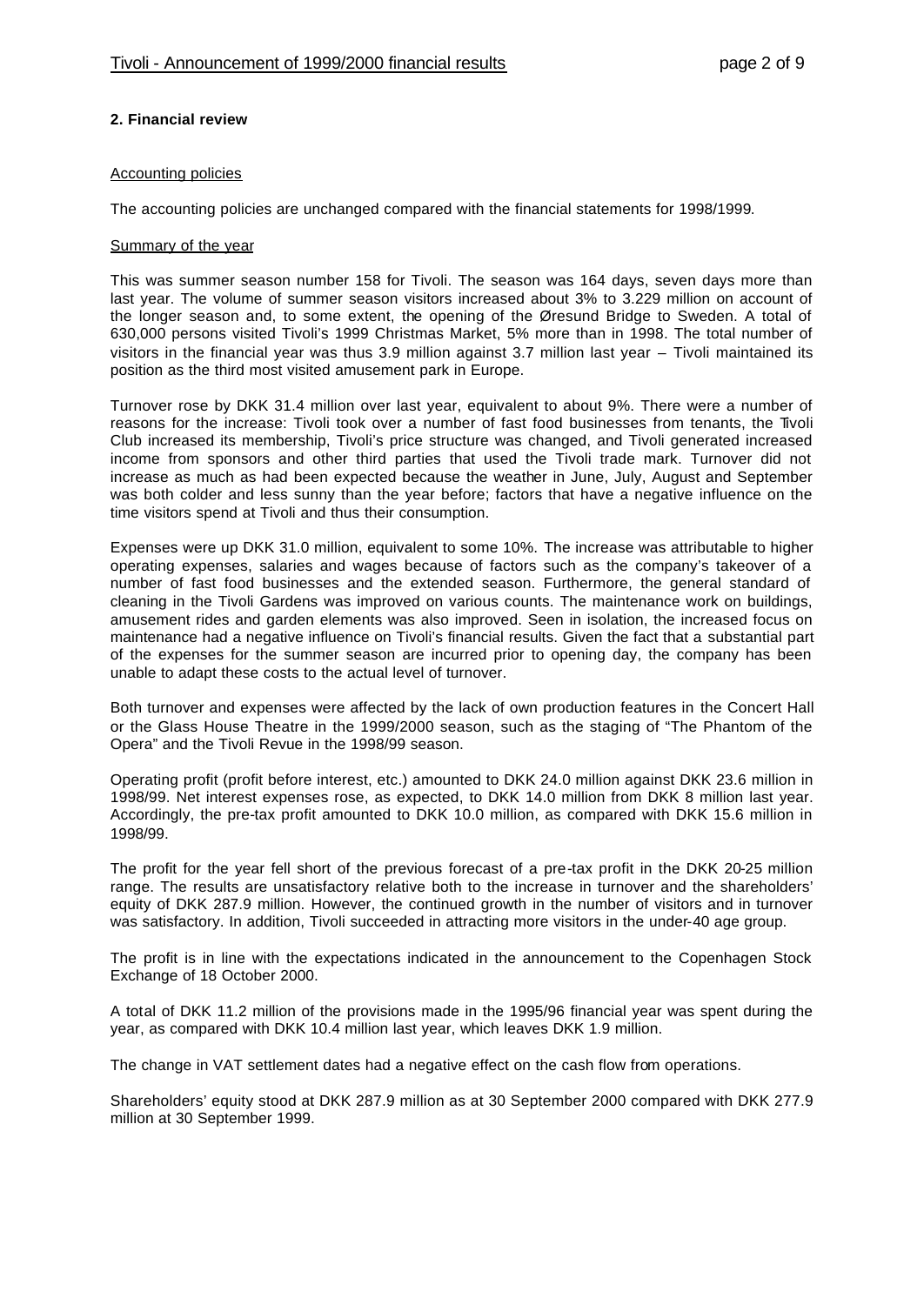#### Profit and loss account and balance sheet

The Group's turnover amounted to DKK 370.0 million compared with DKK 338.6 million in the 1998/99 financial year. The figure includes rental income from Tivoli's tenants and leaseholders of DKK 59.0 million (DKK 58.2 million in 1998/99).

Turnover including tenants and leaseholders totalled DKK 712.9 million compared with DKK 666.5 million last year. The Group's total expenses amounted to DKK 346.0 million against DKK 315.0 million in 1998/99.

The subsidiary undertakings Tivoli International A/S, Tivoli Artists Management A/S and Tivoli Museet A/S are included in the annual accounts at a pre-tax loss of DKK 0.2 million against a loss of DKK 2.8 million in 1998/99.

The Group's total assets rose from DKK 535.1 million to DKK 559.3 million, mainly due to capital investments. The cash inflow from operating activities amounted to DKK 26.1 million against DKK 47.9 million in 1998/99. Capital investments totalled DKK 62.4 million against DKK 79.9 million in 1998/99. The Group retained a high equity ratio, as shareholders' equity makes up 51.5% of total assets.

#### Distribution of profit:

A/S Kjøbenhavns Sommer-Tivoli achieved a profit of DKK 10.0 million for the financial year ended 30 September 2000, equal to the Group profit. The Board of Directors recommends that the profit be transferred to the company's reserves.

#### Capital Increase

The Board of Directors expects to pass a resolution before the end of November 2000 to utilise in part the authority provided by the Articles of Association to increase the share capital. The capital increase will be underwritten by Skandinavisk Tobakskompagni A/S and Chr. Augustinus Fabrikker Aktieselskab and is expected to take place by way of a rights issue in December 2000. The expected gross proceeds of approximately DKK 175 million will be used initially to strengthen Tivoli's financial resources.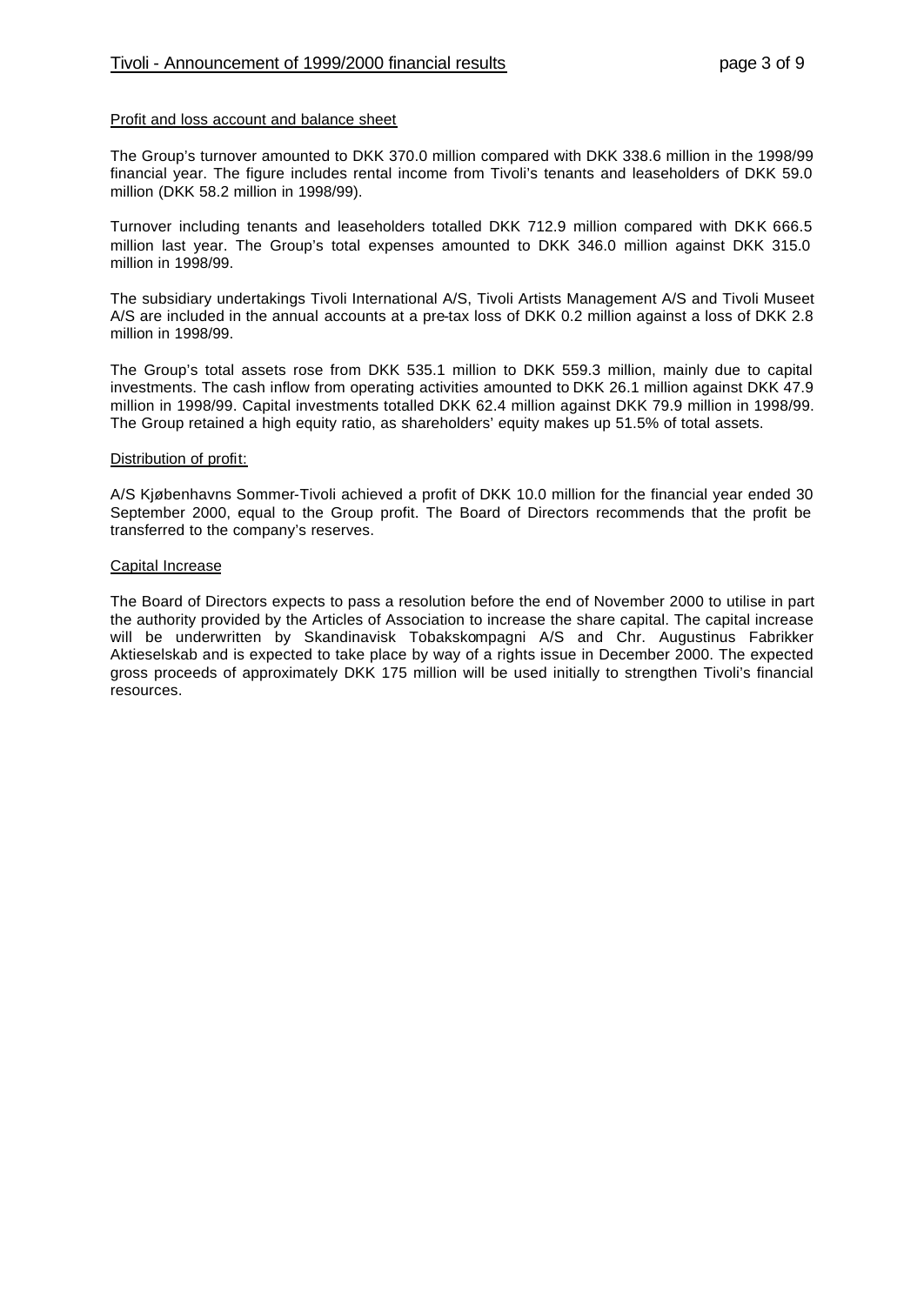### **3. Outlook**

In the years ahead, we plan to retain and strengthen the ongoing developments and our strategy of focusing mainly on the Gardens, on renovating the characteristic Tivoli buildings, and on increasing our efforts to maintain and develop new rides. By making Tivoli a more attractive amusement park that in every respect will meet the quality and spirit that our visitors have come to expect from Tivoli, we expect to further enhance the attraction that Tivoli has on the general public.

In addition, Tivoli aims to strengthen its business area by way of these and other measures:

- $\epsilon$  developing the outer areas of the Gardens in order to make Tivoli less dependent on seasonal fluctuations; and
- $\approx$  making a study of the opportunities to form alliances with external business partners in order to achieve a more rational utilisation of resources and maintain the flow of visitors to Tivoli.

Tivoli will aim for continuous turnover growth, especially by way of

- $\epsilon$  the continued development of the Tivoli services to both private and professional customers, including through Tivoli Club events and the Internet (www.tivoli.dk);
- $\epsilon$  the development of new entertainment services, rides and other services to families with small children and by promoting Tivoli to this group of visitors;
- $\epsilon$  enhancing our focus on quality and the development of new concepts in Tivoli's and its tenants' businesses; and
- $\approx$  launching new rides and concepts which have a large attraction and meet the Tivoli standards for quality.

The 2001 Tivoli summer season will be extended by nine days, and the 159<sup>th</sup> Tivoli summer season will run from 11 April to 30 September 2001.

Tivoli maintains its expectations of overall moderate growth in the volume of visitors in the years ahead and will in particular attempt to increase the number of visitors outside the peak season, including by increasing the number of events in the Tivoli Concert Hall and the Glass House Theatre and by stepping up marketing efforts in southern Sweden. In addition, Tivoli is also expected to benefit from the favourable trends in Copenhagen in terms of the number of hotel bookings by foreign guests as well as the large conferences and exhibitions being arranged in the city.

Tivoli will continue its efforts to sell the Tivoli concept internationally. In cooperation with local partners, Tivoli seeks to establish new amusement parks based on Tivoli's concept and design in locations such as Berlin.

### Outlook for the financial year ending 30 September 2001

Tivoli expects approximately 10% growth in turnover to just over DKK 400 million and a pre-tax profit of approximately DKK 15 million in the 2000/01 financial year. However, we know from experience that Tivoli's profits depend very much on the weather conditions during the summer season.

#### Prospects beyond the 2000/01 financial year

Based on the projections of a greater number of visitors, further development of the existing business areas and productivity and quality enhancements, Tivoli maintains its objectives for moderate turnover growth in the financial years beyond 2000/01.

Our focus in the years ahead will be on enhanced maintenance and renovation. Initially, this will involve increased expenses for maintenance and greater depreciation charges, which will not immediately translate into an increase in earnings. Accordingly, management projects moderate growth rates in pre-tax profit in the years ahead.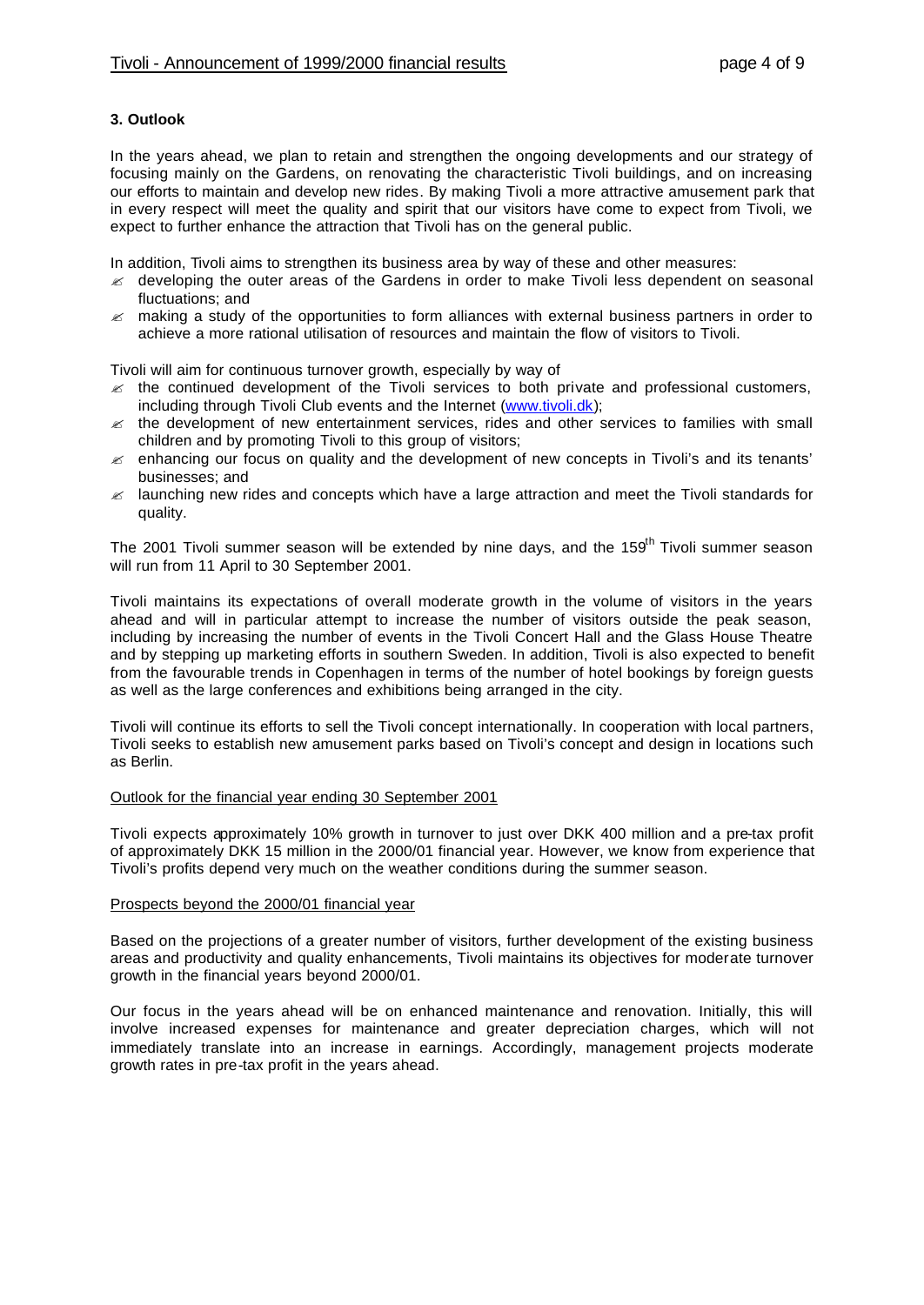## **4. Board resolutions and proposed resolutions for the annual general meeting.**

A/S Kjøbenhavns Sommer-Tivoli achieved a profit of DKK 10.0 million in the financial year 1999/2000, equal to the Group profit. The Board of Directors recommends that the profit be transferred to the company's reserves.

The Board of Directors considers the results to be not satisfactory and is of the opinion that the company should not revert to distributing dividends until the current reorganisation process results in an earnings improvement. Accordingly, the Board of Directors proposes that, like last year, no dividend be paid in respect of the 1999/2000 financial year.

The Board of Directors will recommend that the company in general meeting renew the authority for the company to acquire own shares during the period until the next Annual General Meeting within 10 per cent of the issued share capital at the market price prevailing at the time of acquisition subject to a deviation of up to 10 per cent.

Standing for election to the company's Board of Directors are Niels Eilschou Holm, Private Secretary to Her Majesty the Queen, LL.D., who is recommended for re-election. Mr Jørgen E. Tandrup and Mr Tommy Pedersen are both recommended for election. Ms Kirsten Fjord Skouby is resigning from the Board.

The Company's Annual General Meeting will be held at the Tivoli Concert Hall at 16.30 on Monday, 11 December 2000.

The printed version of the annual report is expected to be available in week 47 of 2000.

## **5. Announcements to the Copenhagen Stock Exchange during the 1999/2000 financial year.**

- 18 Nov. 1999 Profit announcement for the financial year ended 30 September 1999
- 13 Dec. 1999 Key resolutions passed by the Annual General Meeting
- 28 Dec. 1999 Resignation of Chief Financial Officer
- 28 Jan. 2000 Resignation of the Deputy Chairman of the Board
- 10 Feb. 2000 New Deputy Chairman of the Board appointed
- 14 Mar. 2000 Information document on Aktieselskabet Kjøbenhavns Sommer-Tivoli.
- 16 Mar. 2000 New Chief Financial Officer appointed
- 25 May. 2000 Interim profit announcement
- 19 June 2000 Sale of Carlsberg's ownership interest in Aktieselskabet Kjøbenhavns Sommer-Tivoli
- 21 July 2000 Report on take-over bid submitted to the shareholders of Aktieselskabet Kjøbenhavns Sommer-Tivoli
- 17 Oct. 2000 Forecast profit for the financial year 1999/00 reduced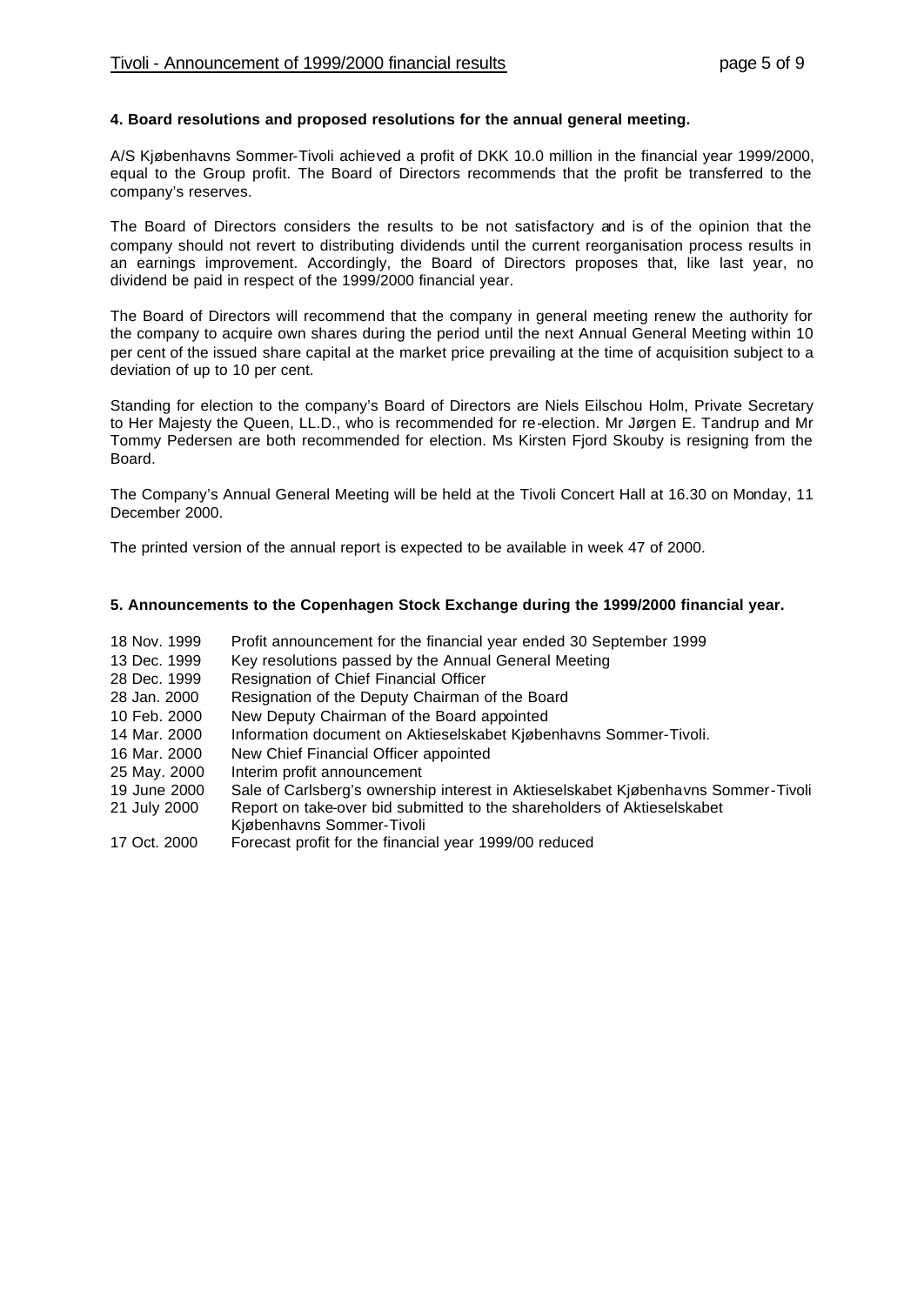## **Profit and loss account 1 October 1999 - 30 September 2000**

|                                                        | <b>PARENT</b><br><b>COMPANY</b> |         | <b>GROUP</b> |         |  |
|--------------------------------------------------------|---------------------------------|---------|--------------|---------|--|
| DKK million                                            | 1998/99                         | 1999/00 | 1998/99      | 1999/00 |  |
|                                                        |                                 |         |              |         |  |
| Turnover                                               |                                 |         |              |         |  |
| Admission fees                                         | 84,0                            | 91,7    | 84,0         | 91,7    |  |
| Rides, entertainment, etc.                             | 175,7                           | 189,3   | 175,7        | 189,3   |  |
| Rental income                                          | 58,2                            | 59,0    | 58,2         | 59,0    |  |
| Other operating income                                 | 19,2                            | 26,6    | 20,7         | 30,0    |  |
| <b>Total turnover</b>                                  | 337,1                           | 366,6   | 338,6        | 370,0   |  |
| <b>Expenses</b>                                        |                                 |         |              |         |  |
| External expenses:<br>Operating costs, electricity and |                                 |         |              |         |  |
| heating                                                | 29,8                            | 43,4    | 29,8         | 43,4    |  |
| Maintenance                                            | 24,3                            | 31,1    | 24,3         | 31,1    |  |
| Artistic events                                        | 44,5                            | 30,8    | 44,0         | 30,8    |  |
| Property tax and insurance                             | 10,7                            | 13,6    | 10,7         | 13,6    |  |
| Advertising and PR                                     | 14,2                            | 15,6    | 14,2         | 15,6    |  |
| Other external expenses                                | 18,8                            | 22,0    | 21,5         | 23,9    |  |
|                                                        | 142,3                           | 156,5   | 144,5        | 158,4   |  |
| Personnel costs                                        | 127,5                           | 140,8   | 130,3        | 143,2   |  |
| Depreciation                                           | 40,2                            | 44,4    | 40,2         | 44,4    |  |
| Total expenses                                         | 310,0                           | 341,7   | 315,0        | 346,0   |  |
| <b>Operating profit</b>                                | 27,1                            | 24,9    | 23,6         | 24,0    |  |
| Subsidiary undertakings                                | $-2,8$                          | $-0,2$  |              |         |  |
| Interest receivable                                    | 4,8                             | 0,7     | 4,8          | 0.7     |  |
| Interest payable                                       | $-13,5$                         | $-15,4$ | $-12,8$      | $-14,7$ |  |
|                                                        | $-11,5$                         | $-14,9$ | $-8,0$       | $-14,0$ |  |
| Profit before tax                                      | 15,6                            | 10,0    | 15,6         | 10,0    |  |
| Tax on profit from ordinary activities                 | 0,0                             | 0,0     | 0,0          | 0,0     |  |
| Profit for the year                                    | 15,6                            | 10,0    | 15,6         | 10,0    |  |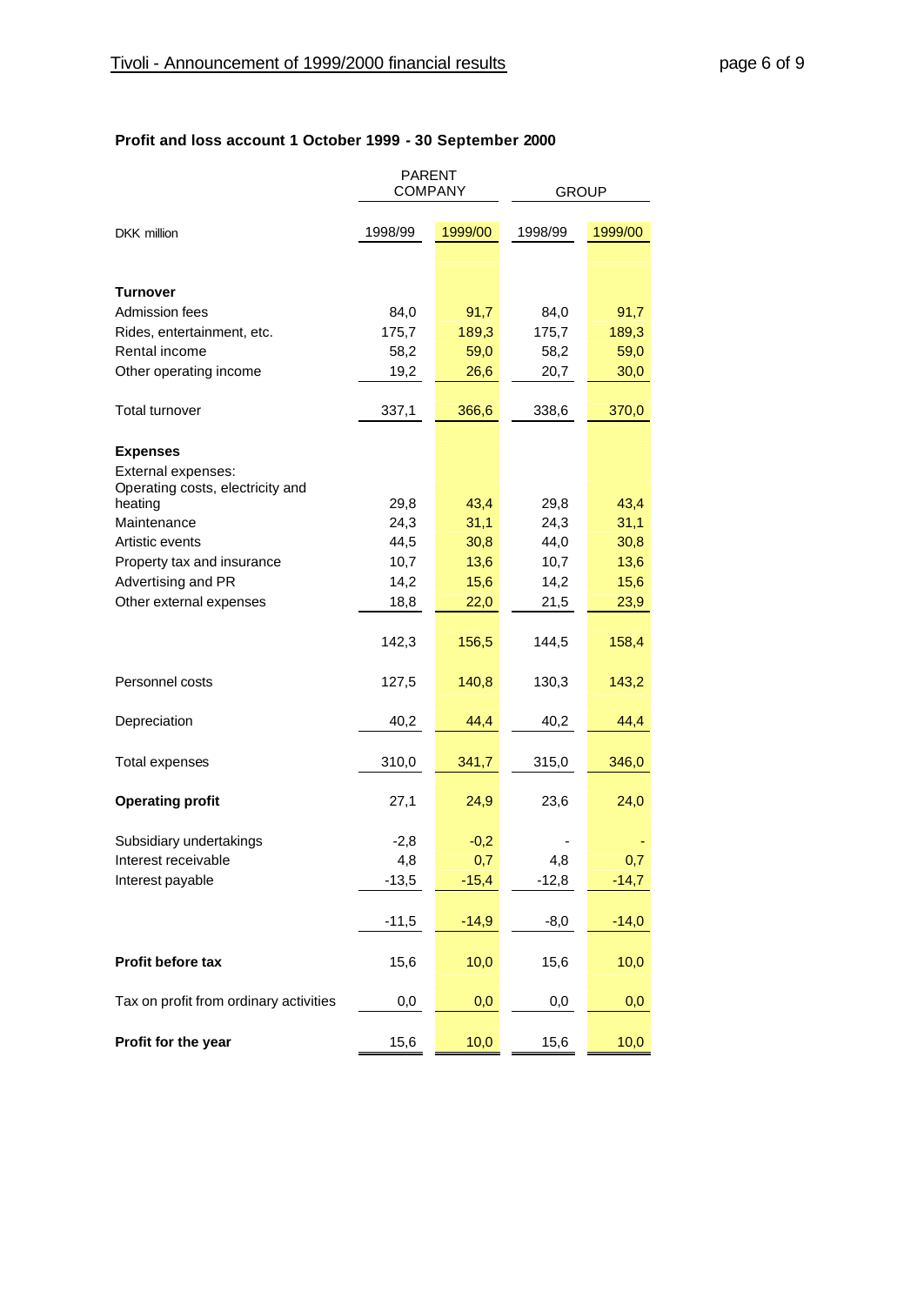## **Balance sheet at 30 September 2000**

|                                                                  | <b>PARENT</b><br><b>COMPANY</b> |         | <b>GROUP</b> |         |
|------------------------------------------------------------------|---------------------------------|---------|--------------|---------|
| <b>DKK</b> million                                               | 1998/99                         | 1999/00 | 1998/99      | 1999/00 |
|                                                                  |                                 |         |              |         |
| <b>Assets</b>                                                    |                                 |         |              |         |
| <b>Fixed assets</b><br>Tangible fixed assets:                    |                                 |         |              |         |
| Land and buildings                                               | 416,4                           | 423,5   | 416,4        | 423,5   |
| Plant under construction<br>Other plant, machinery and equipment | 5,4                             | 10,5    | 5,4          | 10,5    |
| etc.                                                             | 74,0                            | 79,8    | 74,0         | 79,8    |
|                                                                  | 495,8                           | 513,8   | 495,8        | 513,8   |
| Long-term financial assets:                                      |                                 |         |              |         |
| Shares in subsidiary undertakings                                | 18,1                            | 17,9    |              |         |
| <b>Total fixed assets</b>                                        | 513,9                           | 531,7   | 495,8        | 513,8   |
|                                                                  |                                 |         |              |         |
| <b>Current assets</b><br><b>Stocks</b>                           | 9,0                             | 10,8    | 9,0          | 10,8    |
| <b>Debtors</b>                                                   | 24,2                            | 25,8    | 24,8         | 27,3    |
| Prepayment and accrued income                                    | 3,9                             | 4,1     | 3,9          | 4,1     |
|                                                                  | 37,1                            | 40,7    | 37,7         | 42,2    |
| Cash and cash equivalents                                        | 1,6                             | 3,3     | 1,6          | 3,3     |
| <b>Total current assets</b>                                      | 38,7                            | 44,0    | 39,3         | 45,5    |
|                                                                  |                                 |         |              |         |
| <b>Total assets</b>                                              | 552,6                           | 575,7   | 535,1        | 559,3   |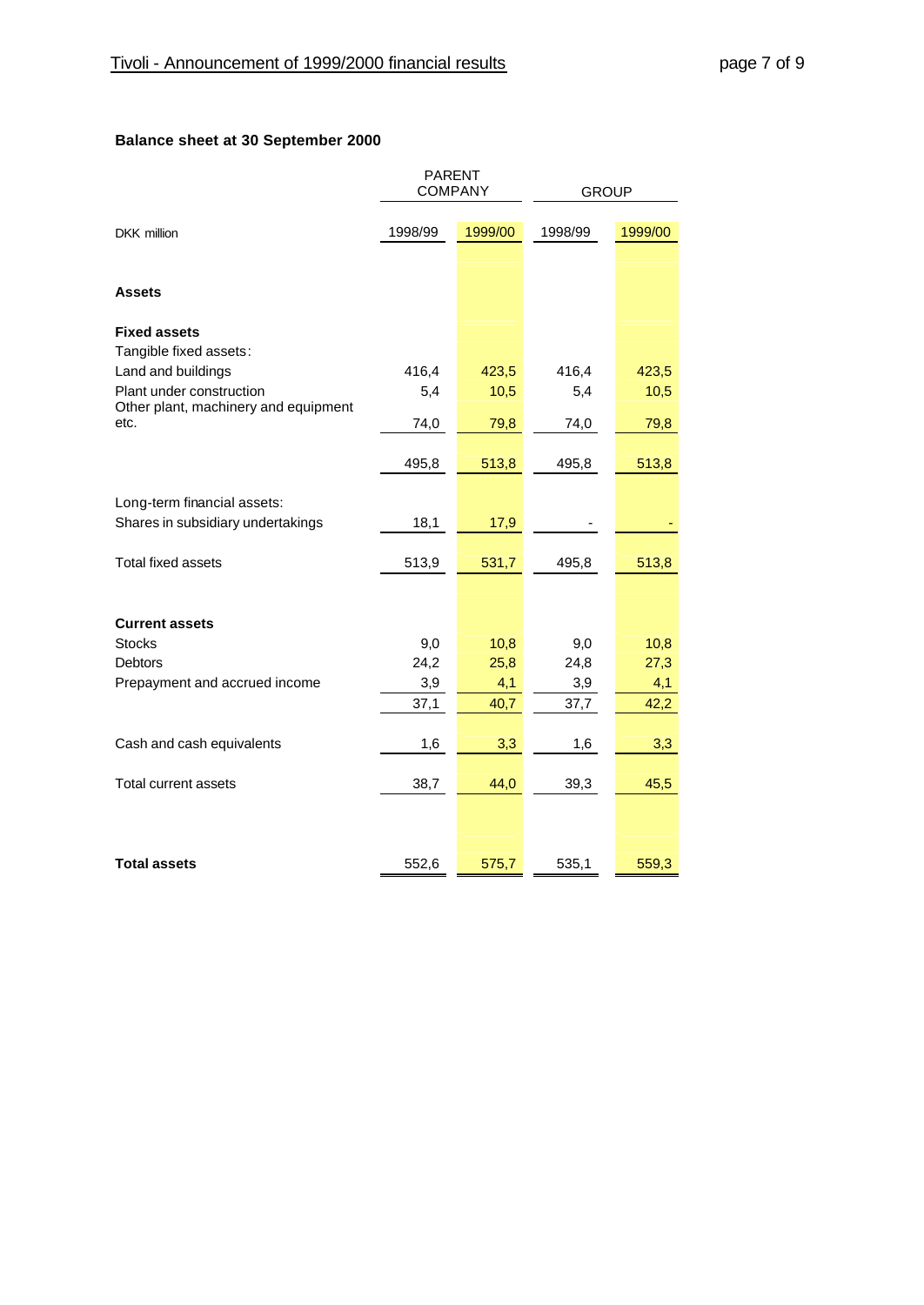## **Balance sheet at 30 September 2000**

|                                         | <b>PARENT</b><br><b>COMPANY</b> |         | <b>GROUP</b> |         |
|-----------------------------------------|---------------------------------|---------|--------------|---------|
| <b>DKK</b> million                      | 1998/99                         | 1999/00 | 1998/99      | 1999/00 |
| Liabilities and shareholders'<br>equity |                                 |         |              |         |
| <b>Shareholders' equity</b>             |                                 |         |              |         |
| Share capital                           | 45,7                            | 45,7    | 45,7         | 45,7    |
| Reserves for subsidiary undertakings    | 14,2                            | 14,0    | 14,2         | 14,0    |
| Other reserves                          | 218,0                           | 228,2   | 218,0        | 228,2   |
| Total shareholders' equity              | 277,9                           | 287,9   | 277,9        | 287,9   |
| <b>Provisions</b>                       |                                 |         |              |         |
| Deferred tax                            | 0,0                             | 0,0     | 0,0          | 0,0     |
| Other provisions                        | 13,1                            | 1,9     | 13,1         | 1,9     |
| <b>Total provisions</b>                 | 13,1                            | 1,9     | 13,1         | 1,9     |
| <b>Liabilities</b>                      |                                 |         |              |         |
| Long-term liabilities:                  |                                 |         |              |         |
| <b>Credit institutions</b>              | 156,5                           | 155,0   | 156,5        | 155,0   |
|                                         |                                 |         |              |         |
| <b>Current liabilities</b>              | 1,5                             | 1,5     | 1,5          | 1,5     |
| <b>Credit institutions</b>              | 9,0                             | 48,5    | 9,0          | 48,5    |
| <b>Trade creditors</b>                  | 8,4                             | 10,3    | 8,4          | 10,3    |
| Subsidiary undertakings                 | 17,8                            | 16,7    |              |         |
| Corporation tax                         | 0,0                             | 0,0     | 0,0          | 0,0     |
| Other creditors                         | 65,6                            | 52,7    | 65,9         | 53,0    |
| Accruals and deferred income            | 2,8                             | 1,2     | 2,8          | 1,2     |
|                                         | 105,1                           | 130,9   | 87,6         | 114,5   |
| <b>Total liabilities</b>                | 261,6                           | 285,9   | 244,1        | 269,5   |
|                                         |                                 |         |              |         |
| <b>Total liabilities and</b>            |                                 |         |              |         |
| shareholders' equity                    | 552,6                           | 575,7   | 535,1        | 559,3   |

Contingent liabilities